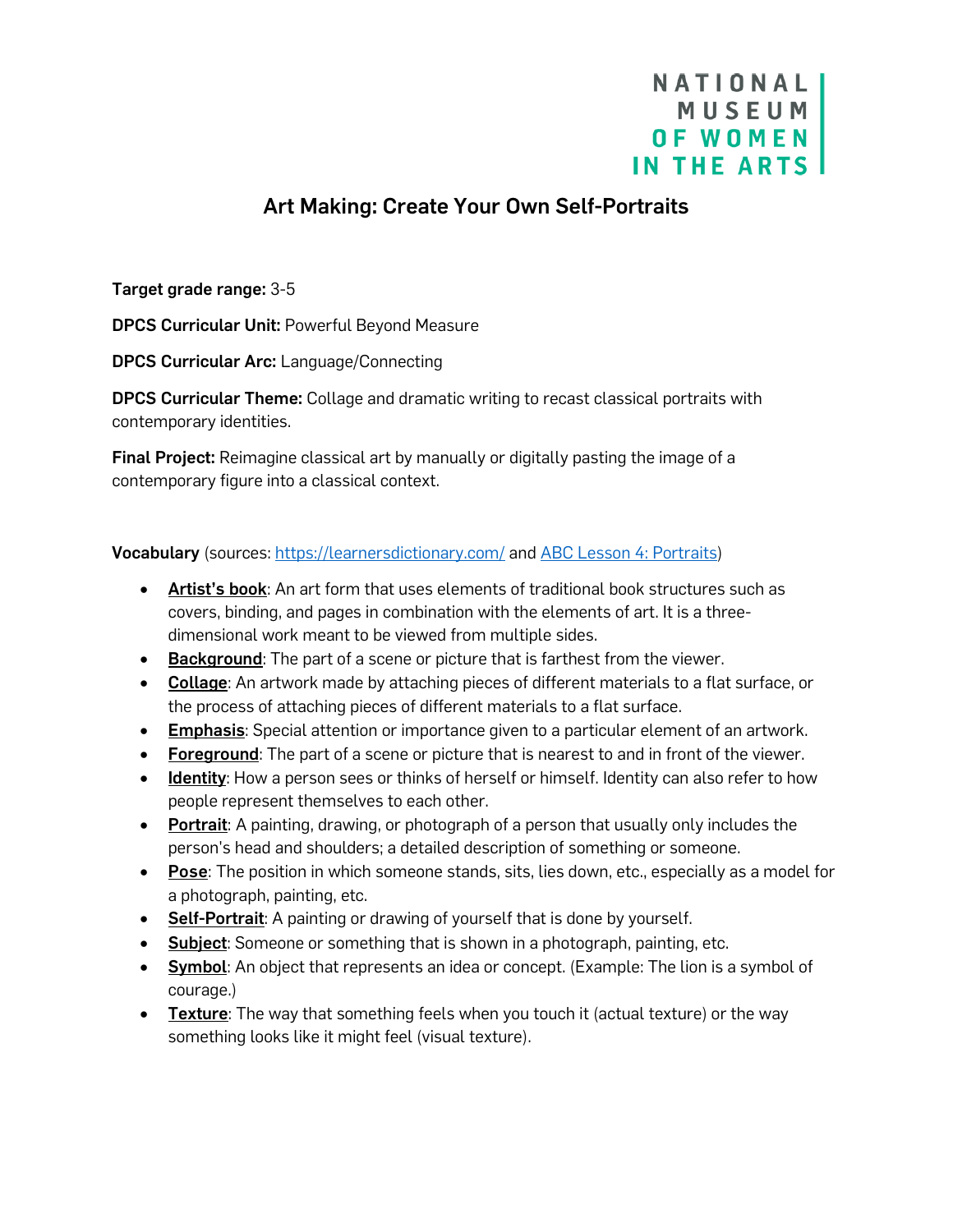Note: Each of the following steps can be a standalone activity. Combining all steps will result in a completed book with a collaged self-portrait on the cover and a written self-portrait inside.

Step One: Create a self-portrait book.

- Materials:
	- $\circ$  One 8 1/2 x 11 inch sheet of paper
	- o Bone folder, plastic spoon, popsicle stick, or fingernail
- Instructions:
	- o Video: Book Making with the National Museum of Women in the Arts: Self-Portrait Book (5:59)
		- **Link to video on PlayPosit:** [https://api.playposit.com/player\\_v2/?type=share&bulb\\_id=944174](https://api.playposit.com/player_v2/?type=share&bulb_id=944174)
		- **EXECT** Link to video on YouTube (includes closed captioning): <https://youtu.be/vLpwSctty5c>
		- If you have trouble accessing this video, email [education@nmwa.org](mailto:education@nmwa.org) for assistance.
	- o Written and illustrated: [https://nmwa.org/wp-content/uploads/2020/03/Self](https://nmwa.org/wp-content/uploads/2020/03/Self-portrait-Book.pdf)[portrait-Book.pdf](https://nmwa.org/wp-content/uploads/2020/03/Self-portrait-Book.pdf) (also included on page 5)

**Step Two:** Create a visual self-portrait.

- Materials:
	- o Self-portrait book (or a blank sheet of paper)
	- o Pencil
	- o Colored pencils or crayons
	- o Collage material, e.g. colored paper, decorative paper, fabric (optional)
	- o Tape or glue to add collage materials (optional, glue stick recommended)
	- o Mirror (optional)
- Instructions:
	- o Using a pencil, sketch a self-portrait on the cover of your self-portrait book or a blank sheet of paper.
		- Things to consider:
			- Will this self-portrait be a bust portrait of your head, neck, and shoulders or a full-length portrait of your entire body?
			- What shapes would you use to describe your appearance? (e.g. Is your face shaped like a circle, oval, egg, or something else?)
			- What's your favorite hairstyle?
			- What's your favorite outfit?
		- Tip: If you're unsure how to start, take a look at yourself in the mirror or use the following steps.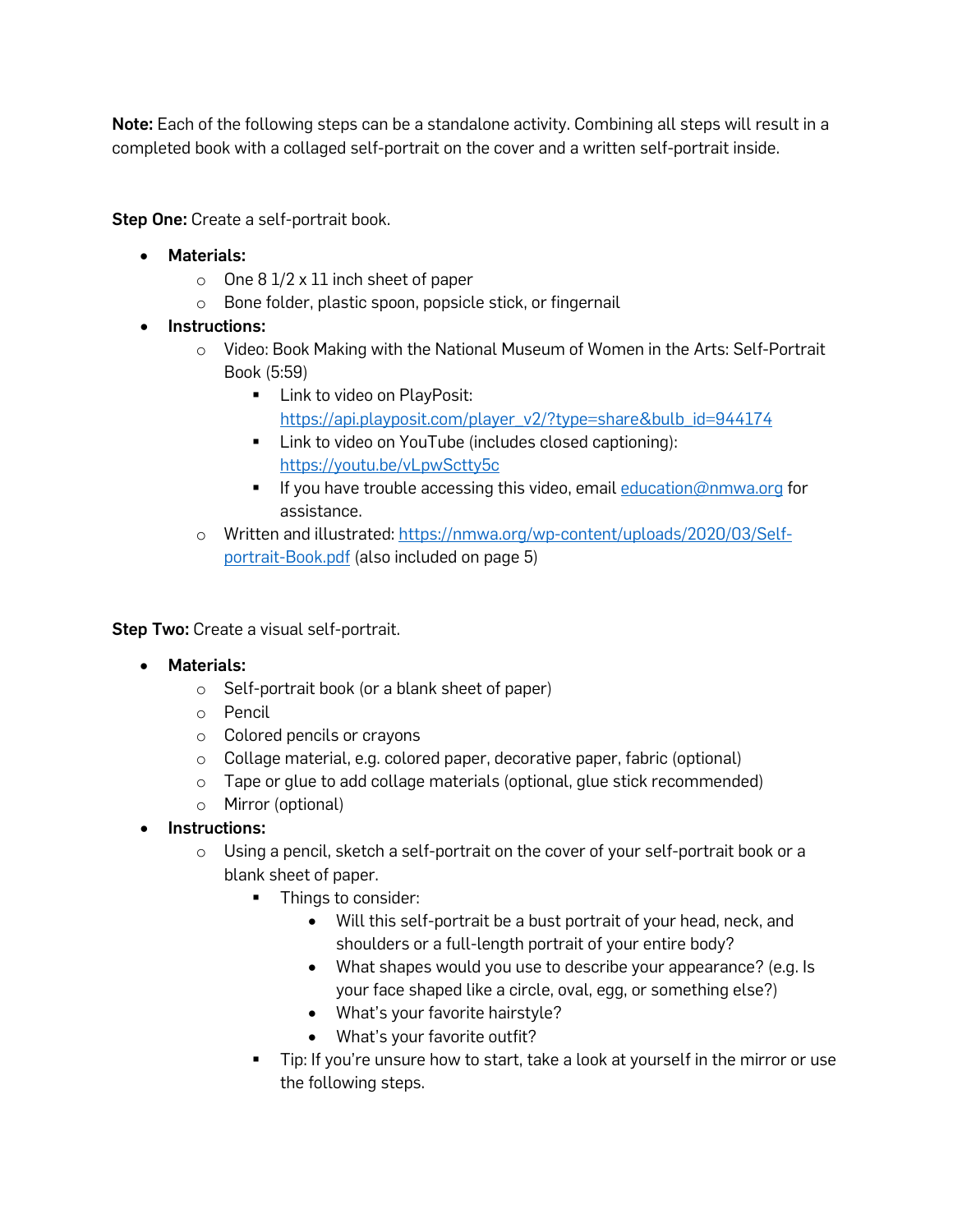

[https://www.teacherspayteachers.com/Product/Illustration-Rubric-](https://www.teacherspayteachers.com/Product/Illustration-Rubric-Template-260482)[Template-260482](https://www.teacherspayteachers.com/Product/Illustration-Rubric-Template-260482)

- o Once your figure is complete, you can add to the background.
	- **Things to consider:** 
		- What do you think is important for other people to know about you?
		- What objects could you include to tell the viewer more about yourself (e.g. pet, favorite food, an object that represents a hobby)?
		- What symbols represent your personality or beliefs (e.g. a peace sign or a lightbulb to represent your good ideas)?
- o Add color and texture using crayons, colored pencils, and/or collage materials.
	- Things to consider:
		- Do you want to use realistic colors?
		- If not, what will the colors you use represent (e.g. emotions, your favorite color)?
		- What areas would you like to collage?

Tip: If collaging, place the materials on your portrait to decide exactly where you want them to be located. Then add glue or tape to those pieces to stick them down permanently.

**Step Three:** Create a written self-portrait

- Materials:
	- o Blank paper for drafts
	- o Writing implement
	- o Self-portrait book (or a blank sheet of paper) for finished product
- Instructions:
	- o Use the following template to draft an "I am" poem.
	- $\circ$  Once you're happy with the result, copy the final poem inside the self-portrait book or onto a new piece of paper.
- **Template** [\(http://www.readwritethink.org/files/resources/lesson\\_images/lesson391/I-am](http://www.readwritethink.org/files/resources/lesson_images/lesson391/I-am-poem.pdf)[poem.pdf\)](http://www.readwritethink.org/files/resources/lesson_images/lesson391/I-am-poem.pdf):